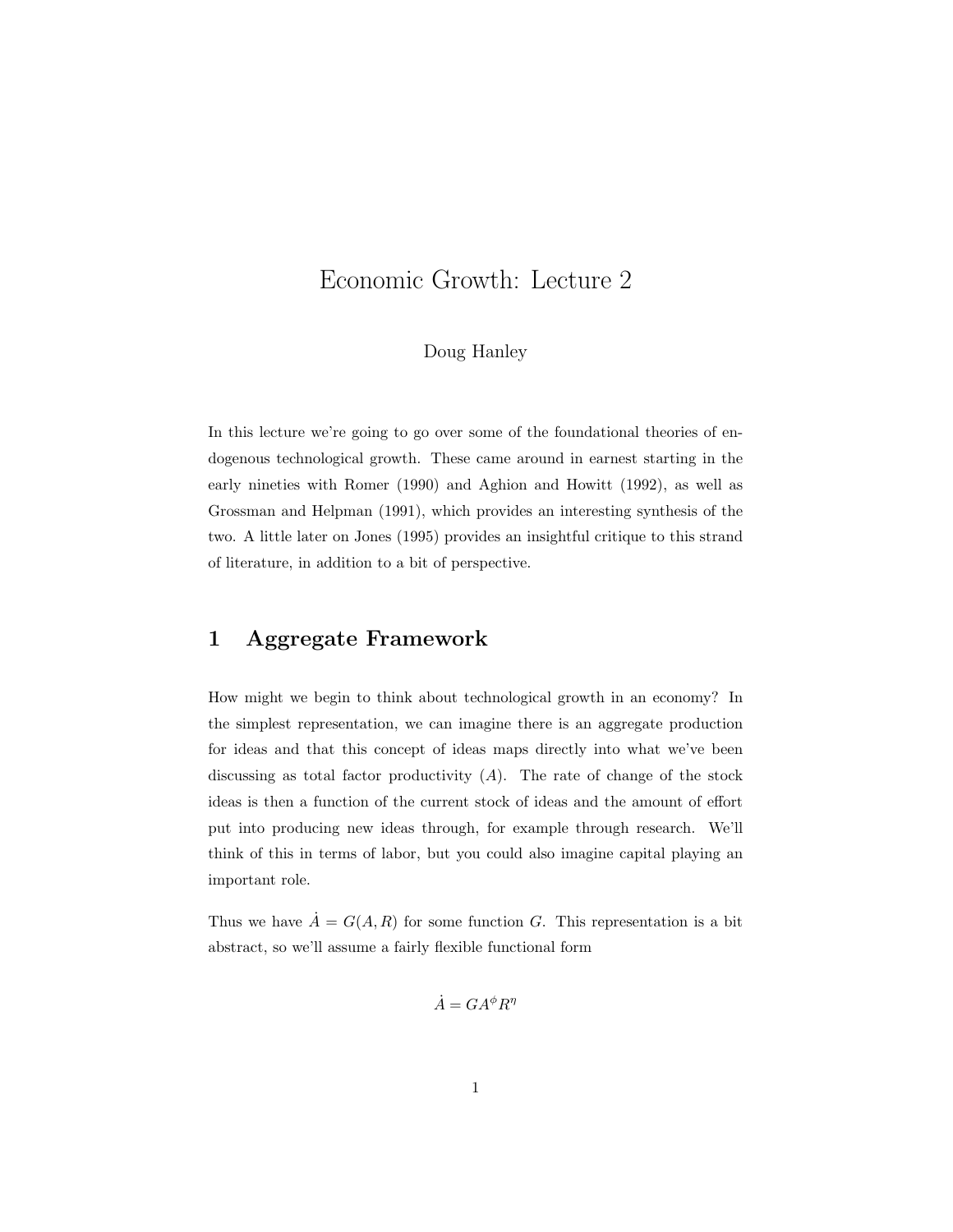This captures the notion that as the state of knowledge advances, coming up with new and useful ideas becomes harder. Given this specification, the growth rate of ideas, which should have a strong bearing on the overall growth rate of the economy, is then

$$
g_A = \frac{\dot{A}}{A} = \frac{GR^{\eta}}{A^{1-\phi}}
$$

Let the fraction of labor devoted to research be s, so that  $R = sL$ , and suppose that  $s$  is constant over time. In general we are looking for equilibria with constant growth rates. For this to be true we must have

$$
g_A^* = \frac{\eta n}{1 - \phi}
$$

Thus assuming for now that  $\phi < 1$ , we find that the steady state growth rate of ideas is determined solely by population growth  $n$ .

Some find this to be a depressing result, in the sense that policies, such as a research subsidy for instance, have no chance of affecting long-term growth rates. That doesn't mean they can't have substantive effects though. Policies which put "upward pressure" on the incentives for research will increase growth rates in the short term, but this will dissipated out into level effects over time.

To see this consider the growth rate of  $g_A$ . I know that seems weird, but bear with me. Suppose that  $s$  is constant over time, we have

$$
\frac{\dot{g}_A}{g_A} = \eta n - (1 - \phi)g_A
$$

So in this case,  $g_A$  actually follows a stable and corrective path over time whenever  $\phi$  < 1. Looking at this equation, we can also pretty decisively rule out the case where  $\phi > 1$ , as that would lead to divergent, and highly unstable and path-dependent growth rates. This doesn't seem to be the case anywhere I've seen.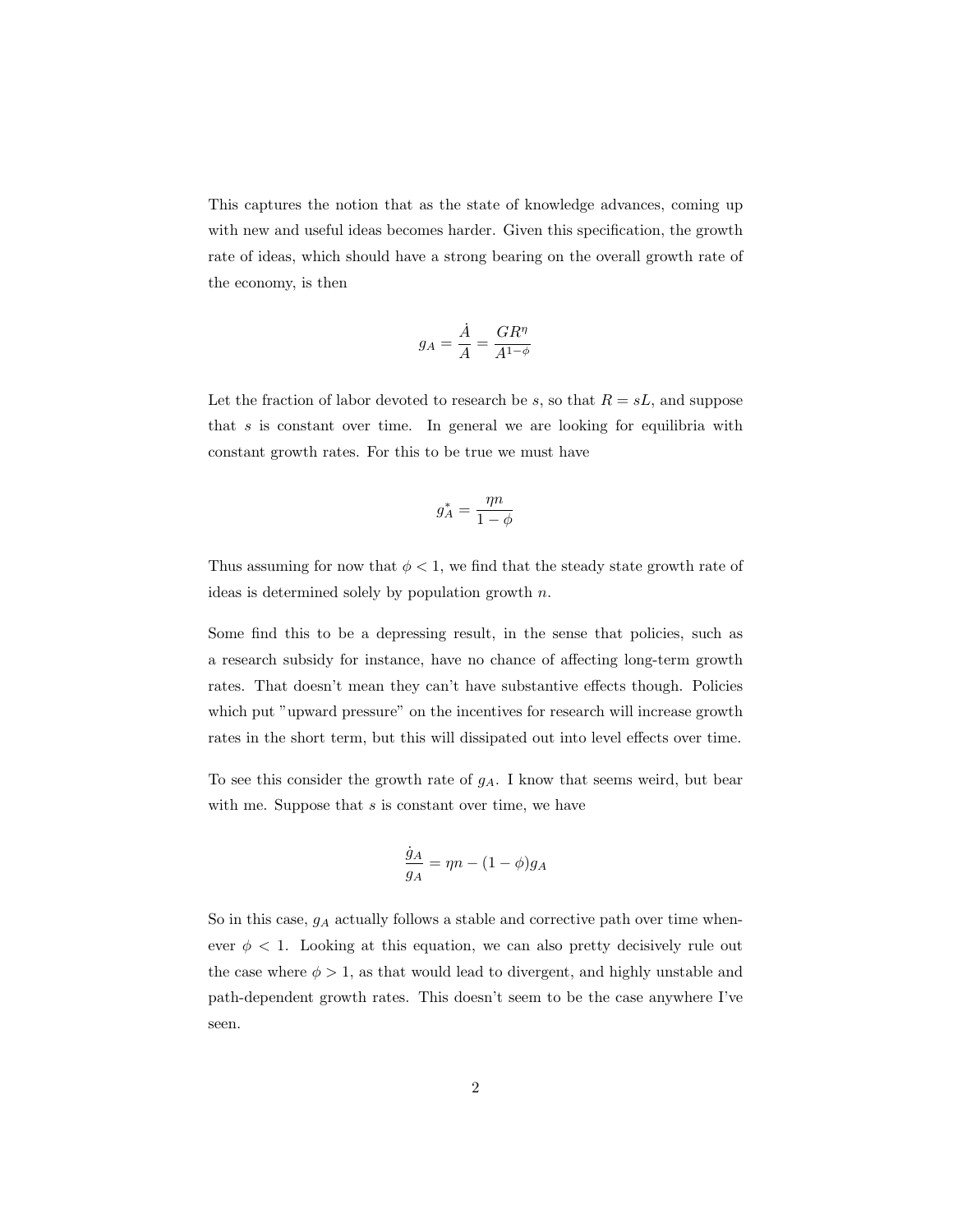The only remaining case is the one where  $\phi = 1$ . In this setting, our expression for the growth rates becomes simply

$$
g = GR^{\eta}
$$

This is arguably more intuitive an expression, although it may seem to be a knife-edge case in the context of this presentation. The primary issue that arises though is that it predicts that growth should increase without bound so long as  $n > 0$  and that larger economies should grow faster than small economies. These scale effects are clearly at least not the major drivers of growth. See Jones (1995) for a detailed discussion of these issues.

Nonetheless, we'll be making this assumption ( $\phi = 1$  and  $n = 0$ ) for much of the remainder of the course, largely for the sake of analytic simplicity. There's no major obstacle to undoing this assumption in most models that we'll study, and in many it may not have major welfare or policy implications anyway.

### 2 Microeconomic Foundations

The major breakthrough associated with Romer (1990) was that it gave us a way to think about the incentives for individual actors to undertake innovation that then maps into an aggregate picture. In this framework, which we refer to as the expanding variety setting, innovators conjure up new ideas and are granted exclusive rights to employ them in production.

At this point, they can either undertake production themselves, if they have the means, or sell the idea to a producer. Each new idea produces a new and different type of product. All of these intermediate products are then aggregated into a single final product which is then sold to consumers. Let intermediate goods be denoted by  $y_j$  for  $j \in [0, A]$ , and consider an aggregate production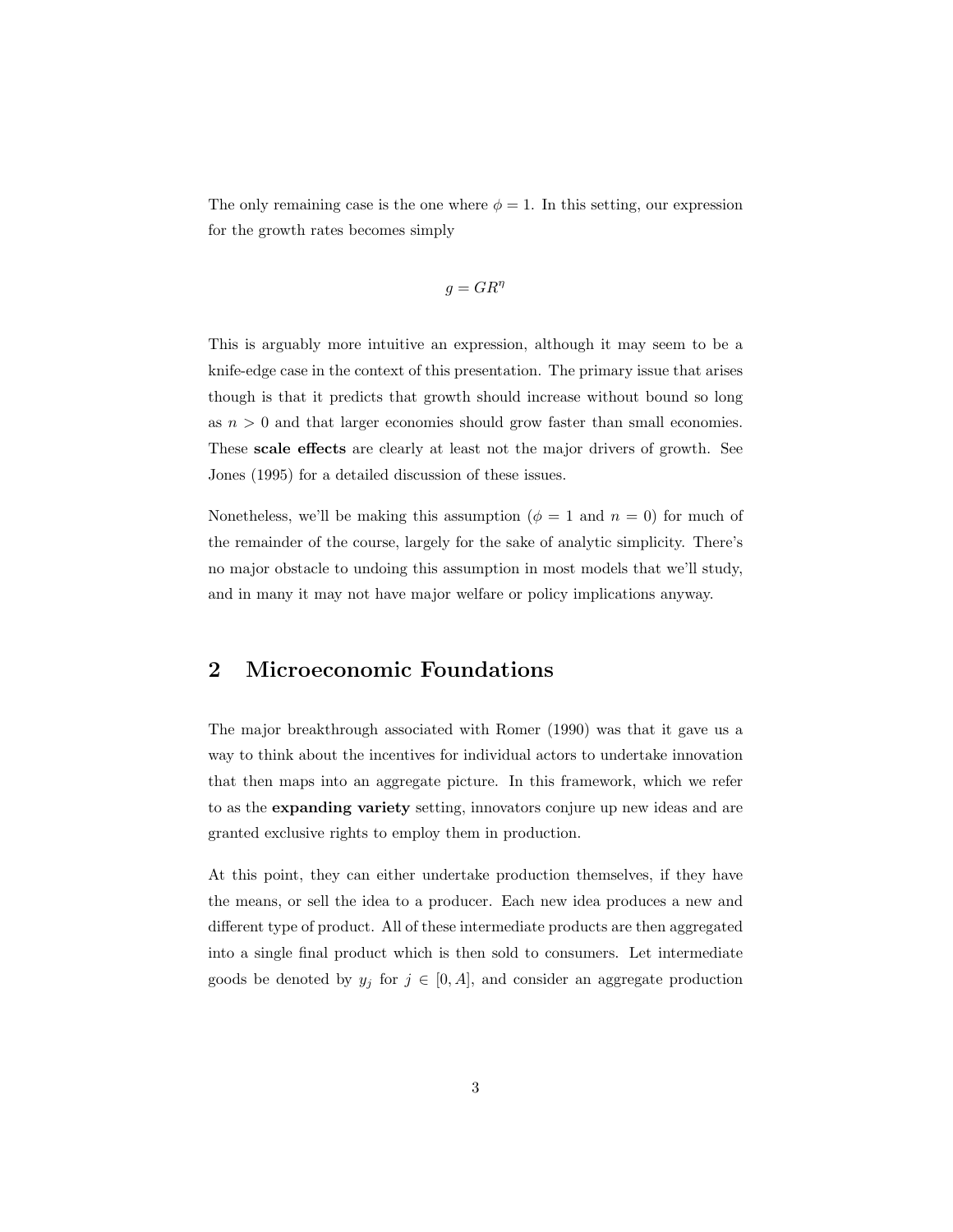function of the form

$$
Y = \left[ \int_0^A x_j^{\frac{\varepsilon - 1}{\varepsilon}} dj \right]^{\frac{\varepsilon}{\varepsilon - 1}} \tag{1}
$$

This is known as the Dixit-Stiglitz (sometimes Armington) aggregator, and the parameter  $\varepsilon$  is referred to the elasticity of substitution. The final good, whose price is normalized to 1 in each period, is competitively produced by a continuum of firms. Meanwhile, the price of intermediate goods will be  $p_i$ . Consider the profit maximization problem of a final good producing firm

$$
\Pi = \max_{x_j} \left[ \int_0^A x_j^{\frac{\varepsilon - 1}{\varepsilon}} dj \right]^{\frac{\varepsilon}{\varepsilon - 1}} - \int_0^A p_j x_j dj
$$

It can be verified that this results in an demand function of the form

$$
x_j(p_j) = p_j^{-\varepsilon} Y \tag{2}
$$

With this result in hand, we can now turn to the problem of the intermediate producer. The intermediate firms operate as monopolists. You can think of this having been granted an infinite length patent on the idea they invented (or bought from an inventor). They produce  $x_j$  using labor  $\ell_j$ , which can be hired at wage w, according to the linear production function  $x_j = q\ell_j$ . Their profit maximization problem is given by

$$
\pi_j = \max_{x_j} \{ p_j(x_j) x_j - w(x_j/q) \}
$$

Using the demand function from Equation (2), we can derive the optimal production choices

$$
x = x_j = \left[ \left( \frac{\varepsilon - 1}{\varepsilon} \right) \frac{q}{w} \right]^{\varepsilon} Y \tag{3}
$$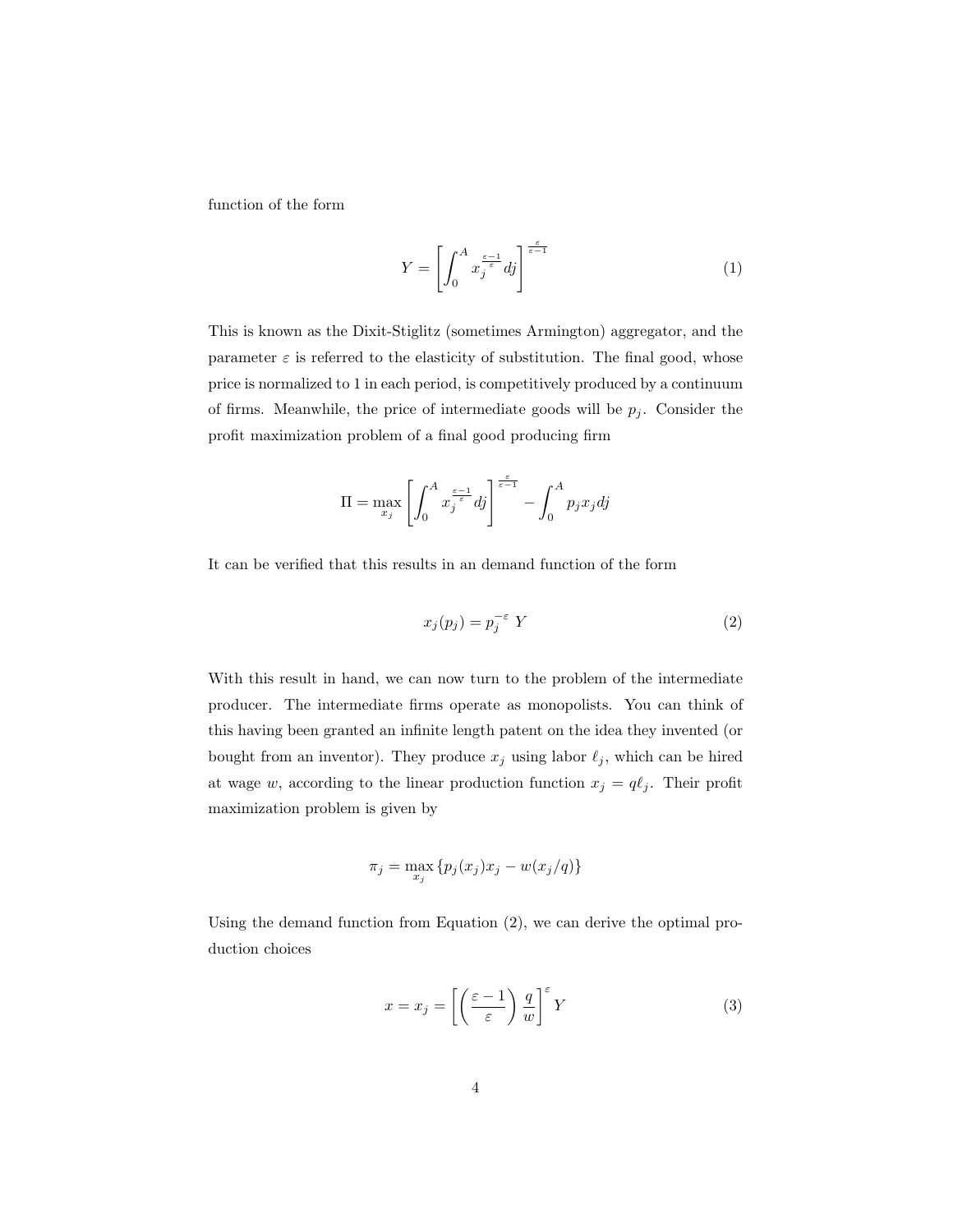So in fact production is the same across all product lines, which should not be surprising as they were *ex ante* identical. The resulting profit accrued is

$$
\pi = \pi_j = \frac{1}{\varepsilon} \left[ \left( \frac{\varepsilon - 1}{\varepsilon} \right) \frac{q}{w} \right]^{\varepsilon - 1} Y \tag{4}
$$

Mapping this back into the aggregate, and supposing that a fraction  $P$  of workers engage in goods production, we find that

$$
Y = A^{\frac{\varepsilon}{\varepsilon - 1}} x = A^{\frac{1}{\varepsilon - 1}} qP
$$

which implies that  $g = \left(\frac{1}{\varepsilon - 1}\right) g_A$ . The breakdown of total output between profit and labor (there is no capital) is

$$
\frac{A\pi}{Y} = \frac{1}{\varepsilon} \quad \text{and} \quad \frac{wP}{Y} = \frac{\varepsilon - 1}{\varepsilon} \tag{5}
$$

At this point, we've completely solved the equilibrium for static production side. The most important quantity to be used here is the profit of the intermediate good producing firms. This will determine the incentives for the creation of new products. The present value of owning a product line is given by

$$
rV=\pi+\dot{V}
$$

Why do we use r as the discount rate for the firm, rather than  $\rho$ ? You can also think of the above as a "no arbitrage" condition. Given  $V$  dollars, you can either put it in the bank and get return  $rV$  or you can buy a share of the firm for a short period, getting the flow profits and any change in value that occurs.

From the above, we can see that V and  $\pi$  should grow at the same rate, which we can show using the above is equal to  $(2 - \varepsilon)g$ , where g is the growth rate of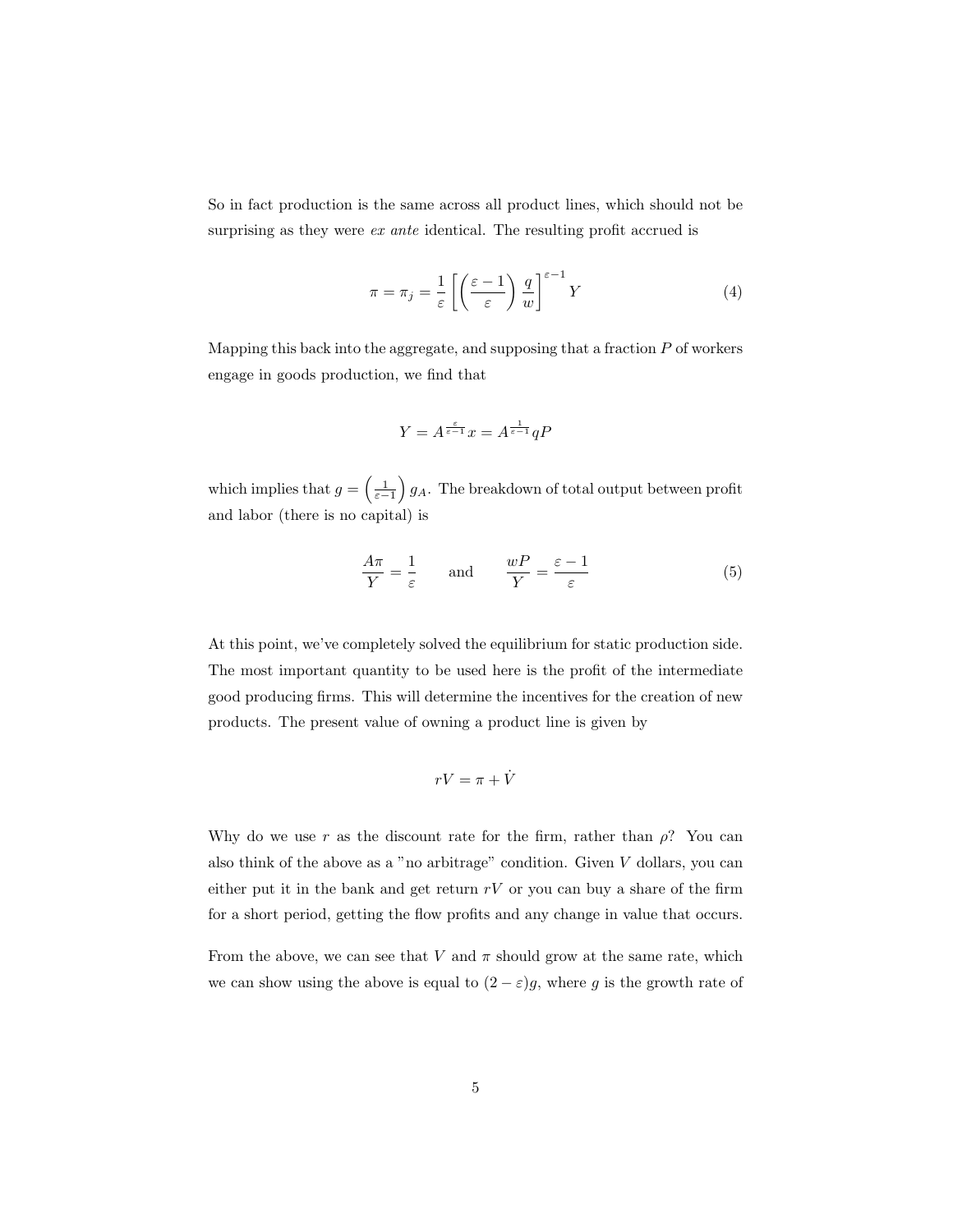output  $Y$ . Thus we have

$$
V = \frac{\pi}{r + (\varepsilon - 2)g}
$$

Now let's introduce some innovators. We'll assume that their costs are linear and scale invariant, so they can achieve a flow rate of innovation  $A\tau$  by employing  $c\tau$  units of research labor. Thus we can immediately see that we should have

$$
VA = wc \tag{6}
$$

This gives an aggregate research production function of the form

$$
(\varepsilon - 1)g = g_A = \frac{\dot{A}}{A} = \frac{R}{c}
$$

As we saw in the last lecture, letting the intertemporal elasticity  $\theta = 1$ , the Euler equation of the consumer ensures that  $r = \rho + g$ . Substituting Equation (5) into Equation (6), we find

$$
\frac{1/\varepsilon}{\rho + (\varepsilon - 1)g} = \left(\frac{\varepsilon - 1}{\varepsilon}\right) \left(\frac{c}{L - R}\right)
$$

When there is more research, growth will be faster, meaning future profits will be shared amongst a smaller set of firms, depressing current product line valuations. Meanwhile, there will be less labor for production, which will put upward pressure on wages. Thus there is either zero research or the above equation holds yielding growth rate of

$$
g^* = \frac{1}{\varepsilon} \left[ \left( \frac{1}{\varepsilon - 1} \right) \frac{L}{c} - \rho \right]
$$

Notice that this is decreasing in  $\varepsilon$ . As  $\varepsilon$  becomes larger, products are more substitutable, so the incentive to create the new ones falls, leading to a drop in the growth rate.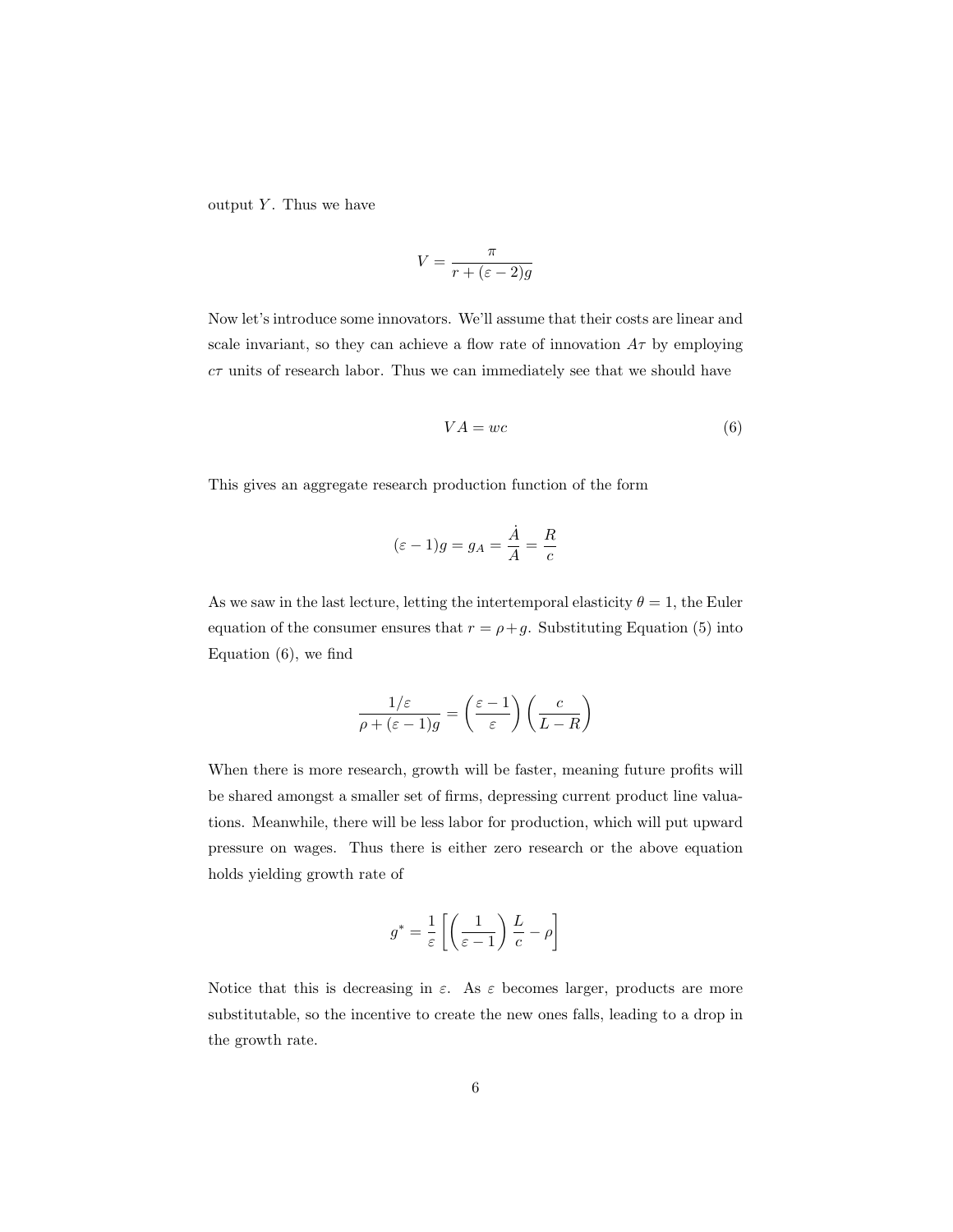#### 2.1 Optimality

This model has some interesting optimality properties. Consider the problem of the social planner. In the most general setting, one must choose the levels of production for each product line  $x_j$ , as well as the split between goods production labor  $P$  and research labor  $R$ . However, it is easy to show that any optimal choice still features  $x_j = x$  for all j. Thus we need only make the choice between production and research. Given a constant growth rate, the path of output will be  $Y(t) = Y(0) \exp(gt)$ . This leads to welfare of

$$
W = \int_0^\infty \left( \frac{\left[Y(0) \exp(gt)\right]^{1-\theta} - 1}{1-\theta} \right) \exp(-\rho t) dt \tag{7}
$$

$$
= \left(\frac{\rho}{\rho + (\theta - 1)g}\right) \left(\frac{1}{\rho}\right) \left[\frac{g}{\rho} + \frac{Y(0)^{1-\theta} - 1}{1-\theta}\right]
$$
 (8)

In our setting, we have

$$
Y(0) = q(L - R)
$$
 and  $g = \left(\frac{1}{\varepsilon - 1}\right) \frac{R}{c}$ 

This is a fairly intricate problem in general, but for the special case where  $\theta = 1$ , meaning the instantaneous utility function is  $log(c)$ , we arrive at

$$
g^S = \left(\frac{1}{\varepsilon - 1}\right) \frac{L}{c} - \rho
$$

which we can see now is strictly greater than  $g^*$  for all  $\varepsilon > 1$ . So there is in general an underinvestment in research in this type of model.

### 3 Quality Ladders

Next we'll discuss a related class of models called quality ladder models. These have a similar product market structure, but a slightly different source of growth.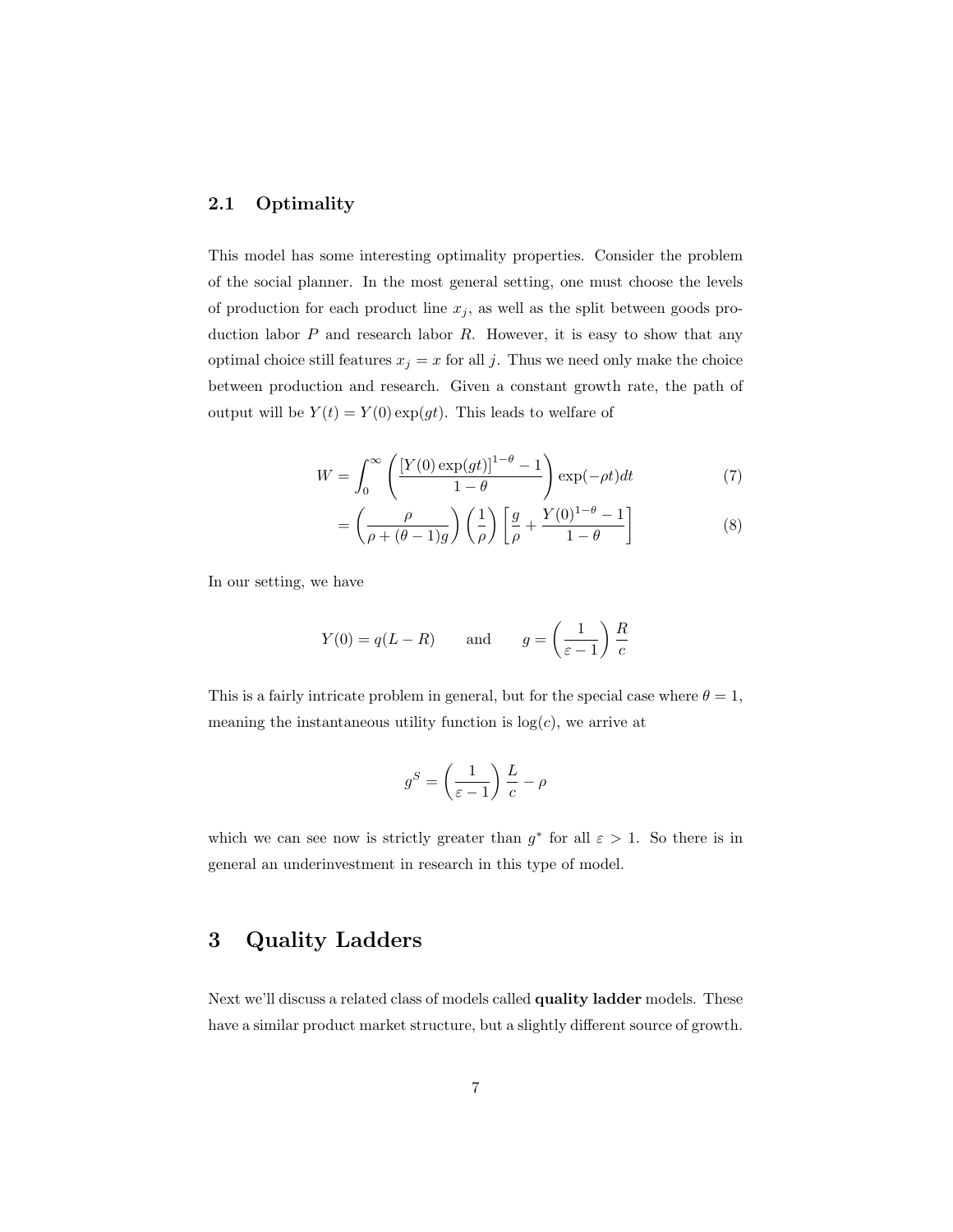Instead of generating growth through the invention of new product lines, we improve an existing fixed set of product lines. When an innovator  $f$  comes up with a new idea, a randomly chosen product line  $j$  sees an improvement in productivity, meaning

$$
q_{jf}(t+\Delta) = \lambda q_{jf}(t)
$$

where  $\lambda > 1$  is referred to as the innovation step size. At any given time, let the lead producer in a product line have productivity  $q_j = \max_f \{q_{jf}\}.$ 

Suppose that we have the same product market setup as in the previous section, but fix the mass of products to  $A = 1$  and let the elasticity of substitution be  $\varepsilon = 1$ . This results in the logarithmic form

$$
Y = \exp\left[\int_0^1 \log(x_j)dj\right]
$$

Additionally, let each product line have its own individual productivity  $q_i$ . Before, each intermediate producer operated as a monopolist. Here however, there will always be some trailing competition in the form of the person who you just edged out to become lead producer.

We will assume that competing intermediate producers engage in Bertrand competition. The marginal cost of the lead producer is  $w/q_j$ , while that of the second best producer is  $\lambda w/q_j$ . Thus the lead producer will set his price equal to the next best producer's marginal cost meaning  $p_j = \lambda w/q_j$ . Using Equation (2), this results a production level of

$$
x_j = \left(\frac{q_j}{\lambda w}\right) Y \tag{9}
$$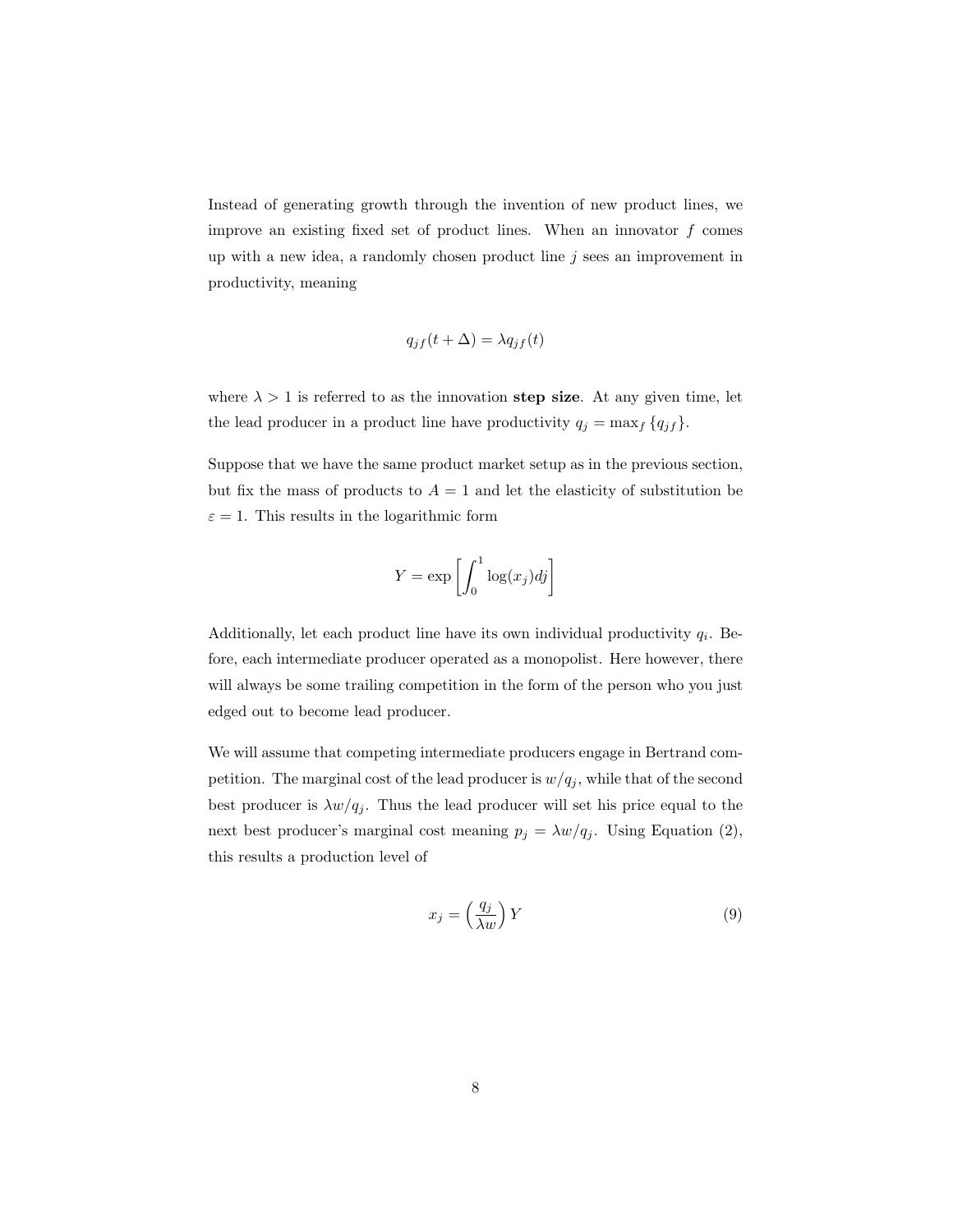The resulting profits and labor utilization are then

$$
\pi = (1 - \lambda^{-1}) Y
$$
 and  $P = \ell = \left(\frac{1}{\lambda w}\right) Y$ 

Notice that the above two equations also characterize the breakdown of aggregate income into wages and firm profits.

Now let's consider the value of acquiring a new product line. Let the aggregate rate of innovation be  $\tau$ . In this case, starting from the discrete time approximation, we'll have

$$
V(t) = \Delta \pi + \Delta \tau \cdot 0 + (1 - \Delta \tau) \exp(-r\Delta) V(t + \Delta)
$$

Rearranging terms, we find

$$
\left[\frac{1 - \exp(-r\Delta)}{\Delta}\right]V(t) = \pi(\lambda q) - \tau \exp(-r\Delta) \left[V(t + \Delta) + \left[\frac{V(t + \Delta) - V(t)}{\Delta}\right]\right]
$$

Taking the limit as  $\Delta \rightarrow 0$  yields

$$
rV = \pi - \tau V + \dot{V}
$$

We can use the same trick we used in the previous model, or we can define a normalized value function  $V = \tilde{V}Y$ . Because V will growing at the same rate as Y,  $\tilde{V}$  will be time invariant and  $\dot{V} = gV = g\tilde{V}Y$ . In this case, we can derive

$$
\tilde{V} = \frac{1 - \lambda^{-1}}{r - g + \tau}
$$

As before, assume that the innovation technology is linear. However, this time the innovator can achieve a flow rate of innovation  $\tau$  by employing  $c\tau$  units of research labor. This yields the no arbitrage condition  $V = wc$ . In normalized terms, this becomes  $\tilde{V} = \tilde{w}c$ .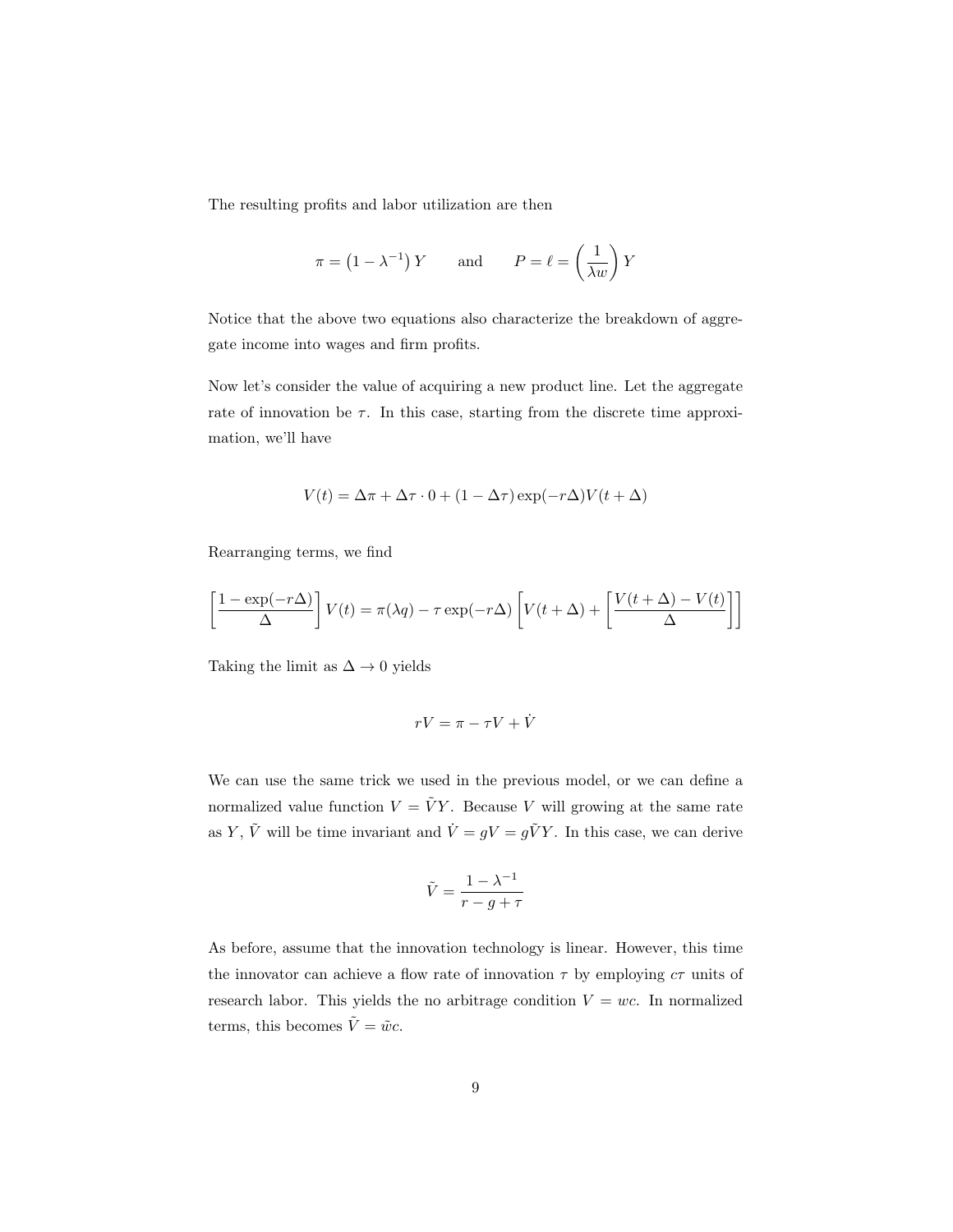What will the aggregate growth rate in the economy be? That is a function of the step size  $\lambda$  and the innovation rate  $\tau$ . Because product lines are targeted randomly and there is a unit mass of them, the probability that any given product line will receive an innovation is also  $\tau$ . Total output is

$$
Y = \exp\left(\int_0^1 \log(x_j)dj\right) = \exp\left(\int_0^1 \left[\log(q_j) + \log(\ell_j)\right]dj\right) = QP
$$

where

$$
Q \equiv \exp\left(\int_0^1 \log(q_j)dj\right)
$$

As P is constant on a balanced growth path, all growth will come from changes in Q, the aggregated productivity index. We can compute the growth rate using

$$
g = \frac{\dot{Q}}{Q} = \frac{\partial \log(Q)}{\partial t}
$$

This evolves according to

$$
\log(Q(t+\Delta)) = \int_0^1 \log(q_j(t+\Delta))dy = \int_0^1 [\Delta \tau \log(\lambda q_j(t)) + (1-\Delta \tau) \log(q_j(t))]
$$
  
=  $\Delta \tau \log(\lambda) + \log(Q(t))$ 

Thus we arrive at the expression

$$
g = \tau \log(\lambda)
$$

Finally we arrive at an equation characterizing the equilibrium

$$
\frac{1 - \lambda^{-1}}{\rho + \tau} = \frac{c}{\lambda(L - R)}
$$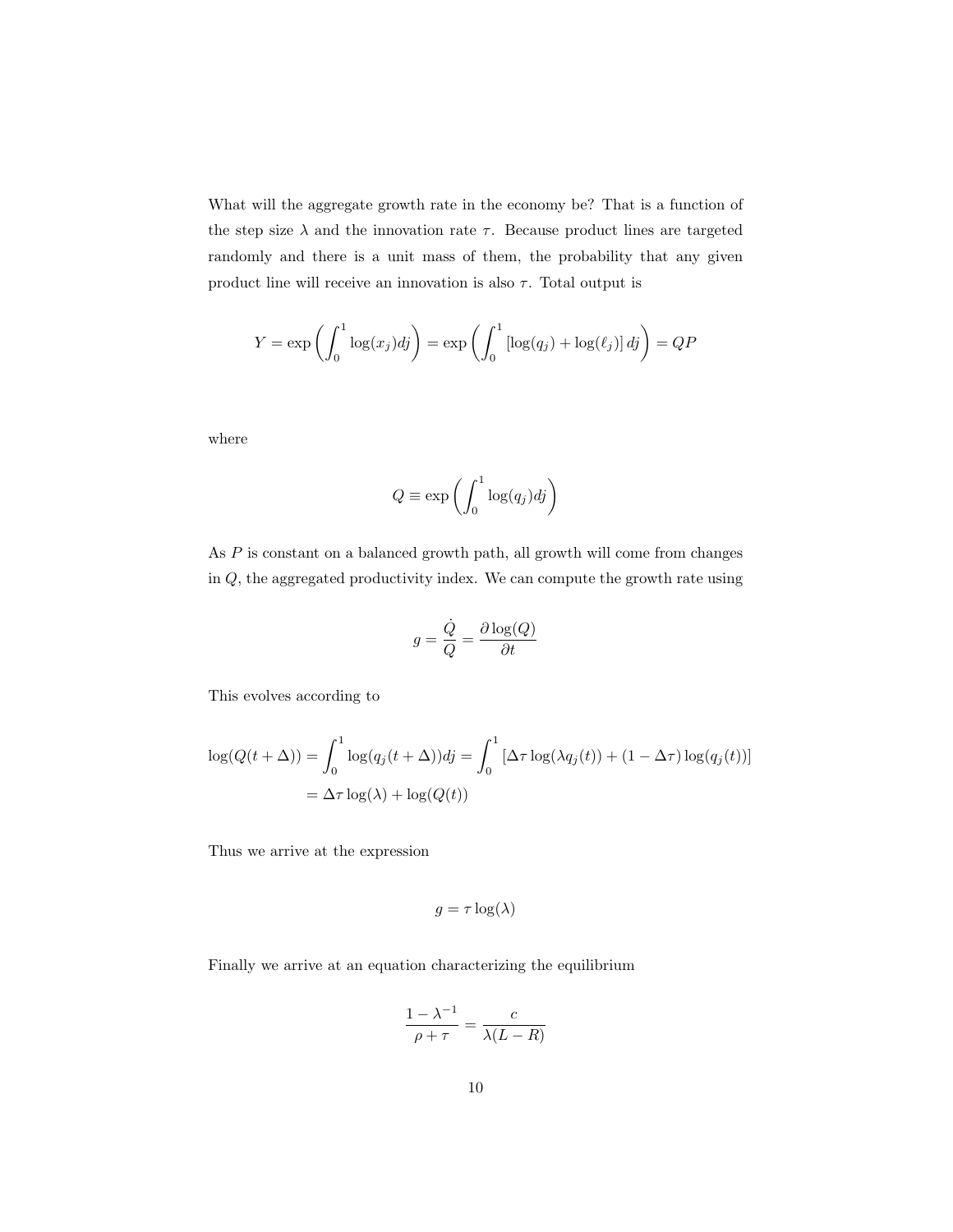So either we have  $g = 0$  or we have the interior solution

$$
g = \frac{\log(\lambda)}{\lambda} \left[ (\lambda - 1) \frac{L}{c} - \rho \right]
$$

#### 3.1 Optimality

We will now briefly discuss the optimality properties of this model. Using the expression from Equation (7), again using  $\theta = 1$ , and the conditions

$$
Y(0) = Q(0)(L - R)
$$
 and  $g = \log(\lambda)(R/c)$ 

yields an analogous expression for the optimal growth rate in this model

$$
g^S = \log(\lambda) \left(\frac{L}{c}\right) - \rho
$$

Now the question is, what forces are shaping the incentives to innovate and how do they differ from the considerations of the social planner. There are two distinct distortions at work here. First is the consumer surplus effect. Because each innovation builds upon the previous one, these increments last forever. However, the firm only enjoys the profits from them for a short period. This results in insufficient incentives for innovation. Second is the business stealing effect. When a firm improves the technology in a product line by 10%, they are rewarded with 110% of the original revenues.

In the end, the innovation rate is too high for very small or very large values of  $\lambda$ , while it is too low for intermediate values. When  $\lambda$  is small, it's clear that the rewards for innovation are far too large compared to the productivity increment. When  $\lambda$  is large, the actual incidence of business stealing is large, meaning firms are rewarded only in a short time increment for a productivity improvement that lasts forever.